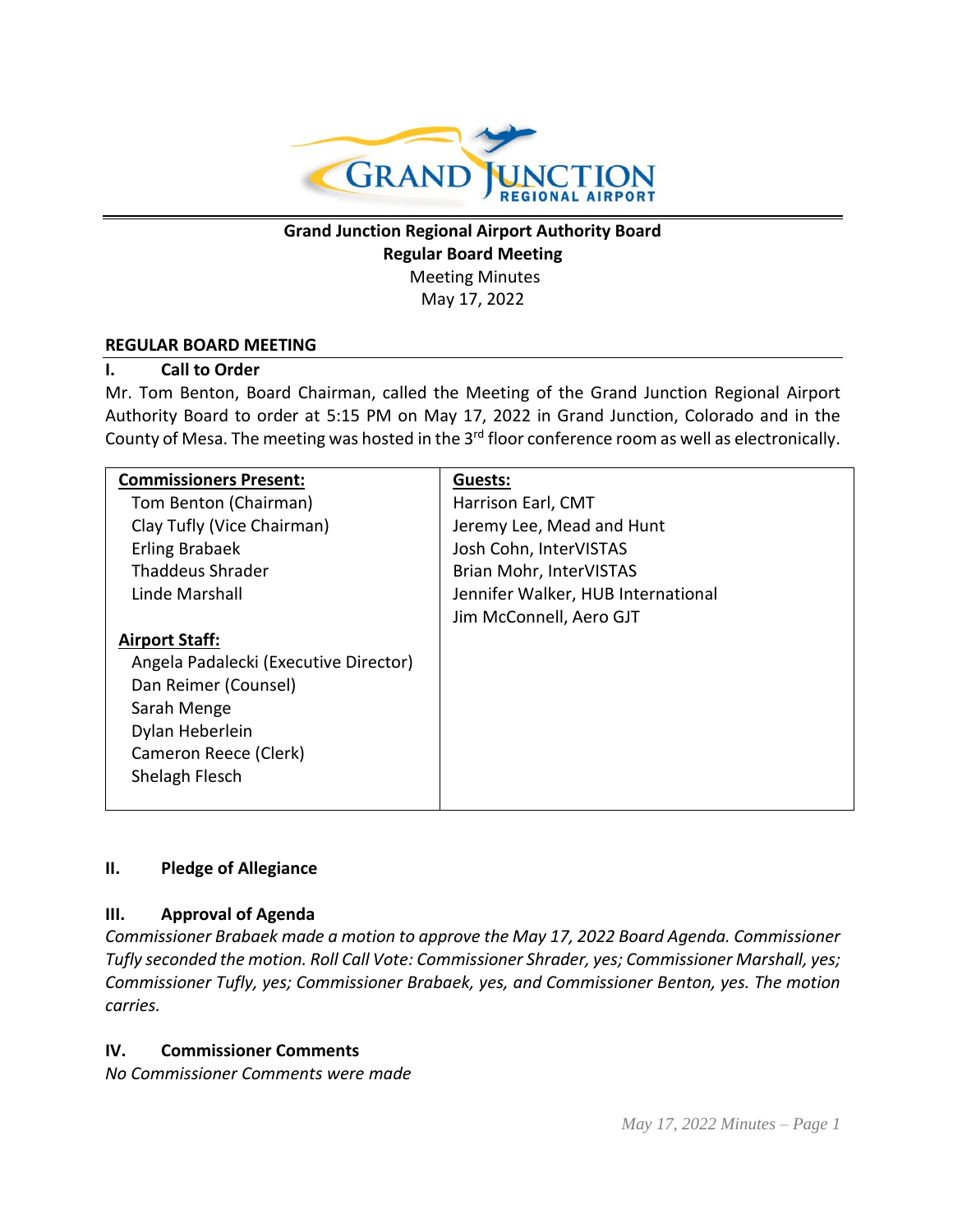### **V. Citizen Comments**

*No Citizen Comments were made*

### **VI. Consent Agenda**

**A. April 19, 2022 Meeting Minutes** Approval of April 19, 2022 Board Meeting Minutes

## **B. May 3, 2022 Meeting Minutes**

Approval of May 3, 2022 Special Board Meeting Minutes

## **C. Airport Insurance Policy Renewal**

Approve the June 1, 2022 – May 31, 2023 renewal of property and casualty insurance brokered by HUB International for a total renewal cost of \$147,616.

## **D. Standard Form Advertising Agreement**

Approve the standard form Advertising License Agreement for the direct sale of digital advertising in the Airport terminal building.

*Commissioner Tufly made a motion to approve the Consent Agenda. Commissioner Marshall seconded the motion. Roll Call Vote: Commissioner Shrader, yes; Commissioner Marshall, yes; Commissioner Tufly, yes; Commissioner Brabaek, yes, and Commissioner Benton, yes. The motion carries.*

### **VII. Discussion**

- A. Catchment Study Update Harrison Earl, CMT
- B. Airport Development Plan Update InterVISTAS
- C. General Aviation Development Approach

# **VIII. Staff Reports**

- A. Legal Report (Dan Reimer)
- B. Executive Director Report (Angela Padalecki)
- C. Finance and Activity Report (Sarah Menge)

# **IX. Any other business which may come before the Board**

# **X. Adjournment**

The meeting adjourned at approximately 6:38pm

*Audio recording of the complete meeting can be found at [https://gjairport.com/Board\\_Meetings](https://gjairport.com/Board_Meetings)*